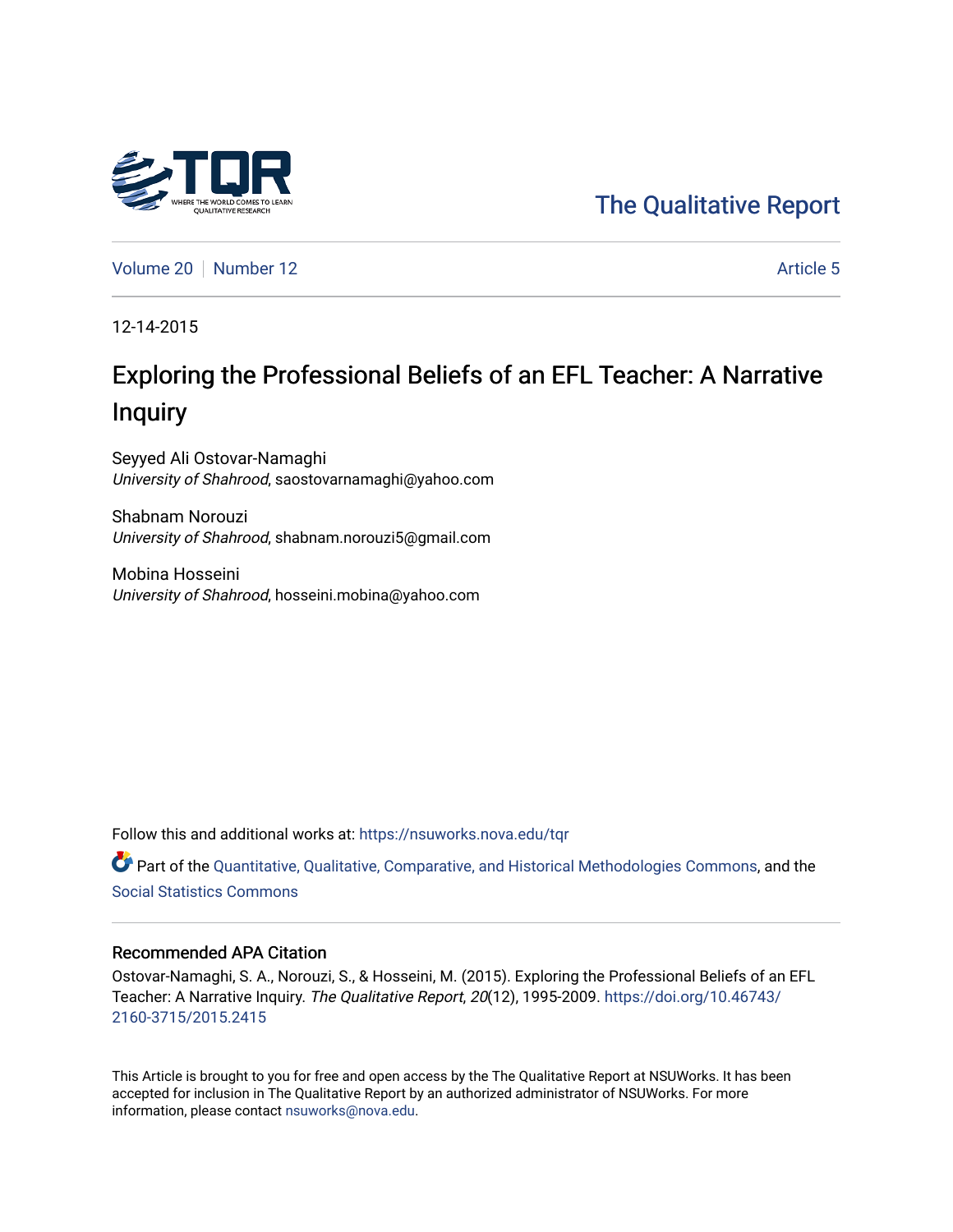

# Exploring the Professional Beliefs of an EFL Teacher: A Narrative Inquiry

# Abstract

The applied science model of teacher education implies that the relationship between theory and practice is unidirectional. In this study, however, the researchers make a case in the opposite direction, i.e., they believe that professional practice can also shed some light on theories of language teaching. Since narrative inquiry is best for capturing the detailed stories or life experiences of a single life, the researchers took it as a legitimate mode of research to uncover and make sense of the professional experience of an experienced and professionally popular language teacher. Analysis revealed six themes, which reflect the participant's professional beliefs. Among other things, she believes that optimizing teaching practice depends on maximizing learner involvement, focusing on responsive teaching, leaving room for practice, and personalizing practice. The study has clear implications for practitioners and teacher educators.

# Keywords

Narrative Inquiry, Theorizing Practice, Professional Beliefs, EFL Teacher

### Creative Commons License



This work is licensed under a [Creative Commons Attribution-Noncommercial-Share Alike 4.0 License](https://creativecommons.org/licenses/by-nc-sa/4.0/).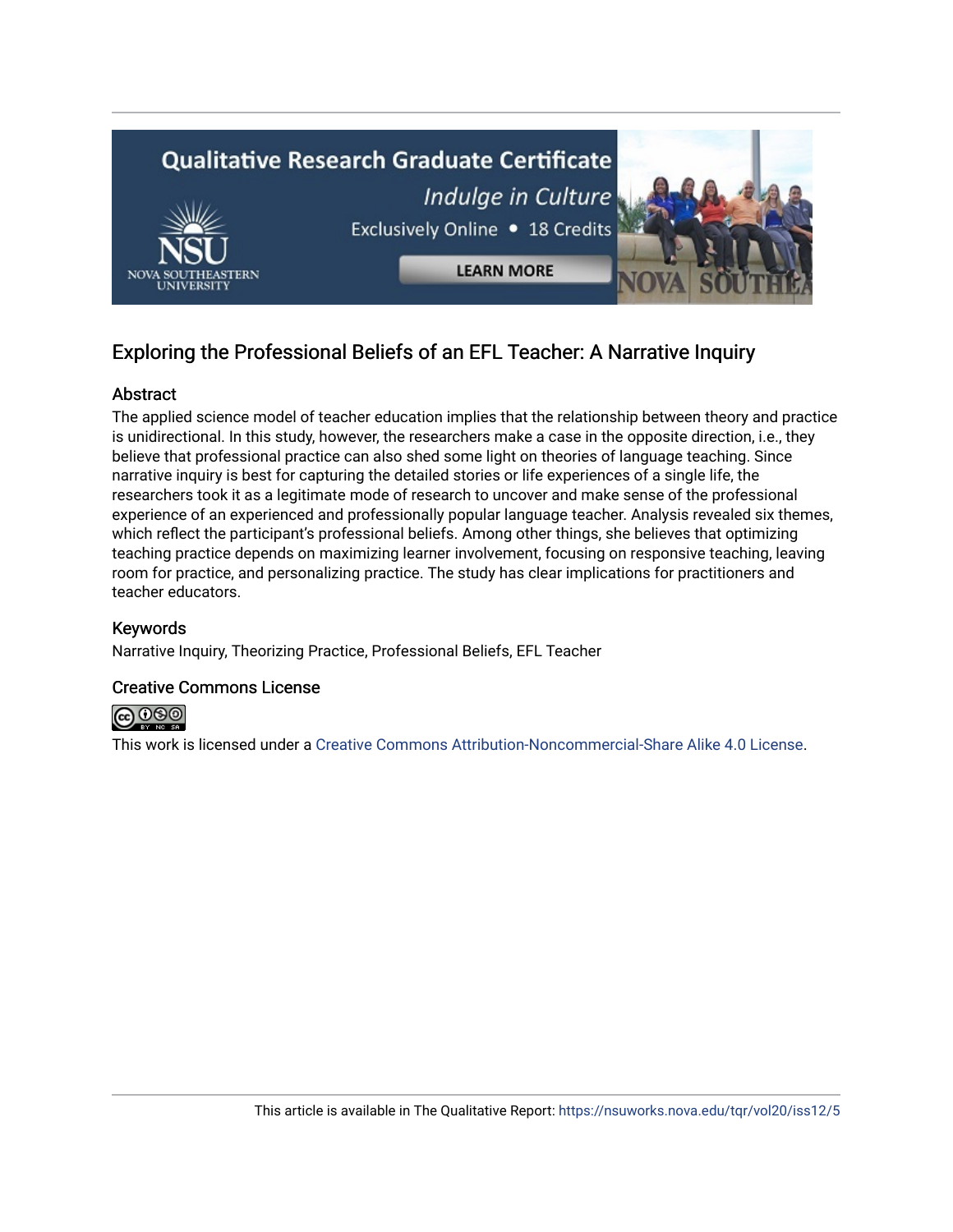

# **Exploring the Professional Beliefs of an EFL Teacher: A Narrative Inquiry**

Seyyed Ali Ostovar-Namaghi, Shabnam Norouzi, and Seyyedeh Mobina Hosseini University of Shahrood, Shahrud, Semnan, Iran

*The applied science model of teacher education implies that the relationship between theory and practice is unidirectional. In this study, however, the researchers make a case in the opposite direction, i.e., they believe that professional practice can also shed some light on theories of language teaching. Since narrative inquiry is best for capturing the detailed stories or life experiences of a single life, the researchers took it as a legitimate mode of research to uncover and make sense of the professional experience of an experienced and professionally popular language teacher. Analysis revealed six themes, which reflect the participant's professional beliefs. Among other things, she believes that optimizing teaching practice depends on maximizing learner involvement, focusing on responsive teaching, leaving room for practice, and personalizing practice. The study has clear implications for practitioners and teacher educators. Keywords: Narrative Inquiry, Theorizing Practice, Professional Beliefs, EFL Teacher*

There has been a shift away from modernism to post-modernism and from black-andwhite logic to fuzzy logic. While modernism and black and white logic presuppose certainty, post-modernism and fuzzy logic presuppose uncertainty. Aligned with this shift, in language education, there has been a shift away from method to post-method. However, in language education research the quantitative mode of inquiry is still the dominant mode, especially in EFL contexts such as Iran. The researchers and educators working within this paradigm believe that there is a unidirectional relationship between theory and practice. But in line with the recent paradigm shift, there has been a shift away from grand theories towards grounded theories, i.e., theories of practice, and this paves the way for a bilateral relationship between theory and practice. In other words, just as theories improve language teaching practice, language teachers' stories conceptualized and theorized through narrative inquiry have the potential to improve and modify aspects of theories proposed by educationalists. Within this new paradigm, theory improves practice and practice improves theory. Despite these shifts and due to the dominance of the applied science model of teacher education, there is a dearth of data-driven studies which aim at theorizing practitioners' practice. Narrative inquiry, as a systematic way of recording and making sense of professional experience, helps researchers to theorize professional practice and develop theories of practice, which complement the dominant grand theories.

Theory-driven studies aim to improve language teaching practice by providing the field with findings which are supposed to be universally applicable. In practice, however, these findings are of very little use since the results:

- 1) are presented in terms of very complicated and daunting statistical procedures which make them incomprehensible to a vast majority of practitioners;
- 2) are inconclusive, that is, while one study verifies a hypothesis, the next study rejects the very same hypothesis.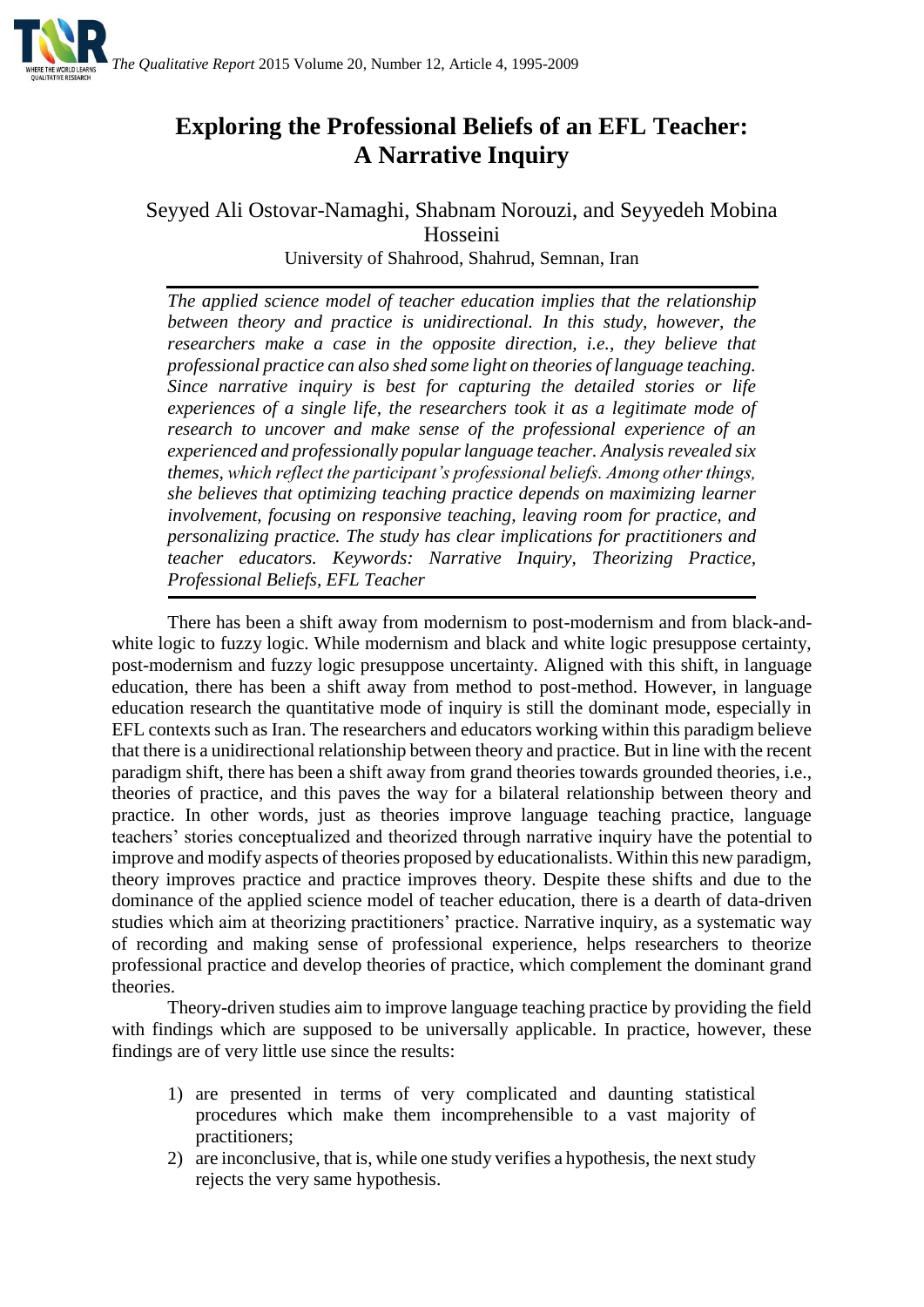Moreover, they inculcate the idea that researchers, who are at times alien to the teaching practice, know teaching better than the practitioners themselves. Narrative inquiry is a move in the opposite direction since:

- 1) it is in search of meaning rather than generalizable quantifications;
- 2) it gives voice and theorizes practitioners' experience rather than imposing something on classroom reality.

# **Literature Review**

According to Richardson (1996a), beliefs are "psychologically held understandings, premises and propositions about the world that are felt to be true" (p. 103). Other scholars believe that teachers' pedagogical thoughts and practices are shaped by their personal subconscious beliefs (Borg, 2006; Williams & Burden, 1997). Some scholars have tried to differentiate between knowledge and beliefs. For instance Woods (1996) believes that beliefs are more likely to be subjective and implicit, while knowledge tends to be objective and explicit (Woods, 1996). Similarly, Fenstermacher (1994) conceptualizes knowledge as factual propositions and beliefs as personal values.

But there remains a question, "where do these subconscious pedagogical beliefs come from? Scholars have specified several sources such as teachers':

- experiences as learners (Kennedy, 1991);
- $\bullet$  educational biographies as learners (Borg, 2005);
- knowledge arising from teacher education (Borg, 2005);

While teachers' knowledge can change as a result of reflection and professional experience, their beliefs are a bit harder to change. While professional knowledge enlightens practice, it is teachers' professional beliefs that directly shape their practice. As noted by Shavelson and Stern (1981), what teachers do in the classroom is said to be governed by what they believe and these beliefs often serve to act as a filter through which instructional judgments and decisions are made. Taking the importance of beliefs into account, scholars believe that they:

- tend to exert a powerful long-term influence on teachers' instructional practices (Borg, 2001);
- influence teachers throughout their professional lives (Borg, 2003a)
- act as a kind of filter through which teachers interpret new information, and strongly influence what and how they learn (Fang, 1996);
- shape teachers' new information since it is accepted only if it is congruent with their pre-existing beliefs (Tillema, 1994);
- turn input to intake, since having been filtered through teachers' belief systems, input turns into intake (Pickering, 2005).
- clarify anything which may be vague or unfocused (Andrzejewski, 2009).
- govern what teachers say and do in the classroom (Ng & Farrell, 2003)

According to Johnson (1994) educational research on teachers' beliefs share three basic assumptions:

1) teachers' beliefs influence perception and judgment;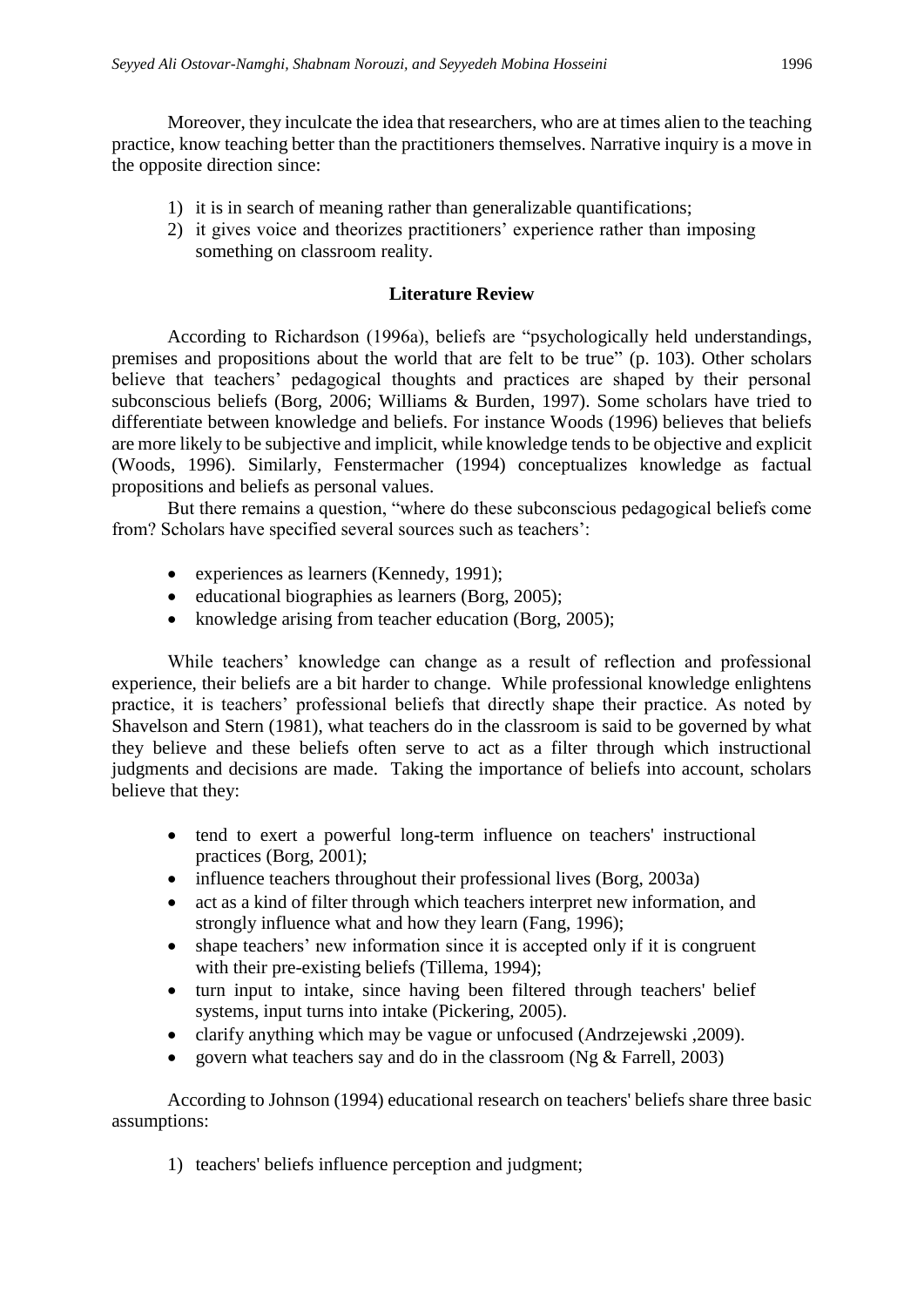- 2) teachers' beliefs play a role in how information on teaching is translated into classroom practices; and
- 3) understanding teachers' beliefs is essential to improving teaching practices and teacher education programs (p. 439).

While some researchers believe that there is a drastic discrepancy between teachers' professional knowledge and practice, others believe that there is a close reciprocal relationship between beliefs and experience in the way they influence pedagogical practice (Allen, 2002). More specifically, "beliefs are thought to drive actions; however, experiences and reflection on action may lead to change in and/or addition to beliefs" (Richardson, 1996a, p. 104). As the review clearly shows there are many theoretical perspectives concerning the effect of beliefs on practice. What is missing in the literature is empirical evidence. Therefore, to make sense of how teachers' belief and action influence each other, the field is in need of empirical evidence rather than theoretical perspectives which reflect the subjective views of scholars. More specifically, the interplay between teachers' professional belief system and their teaching practice can be unearthed by collecting data from two main sources:

- 1) observation of teachers' practice; and
- 2) teachers' verbalization or narration of their experience.

### **Purpose and Significance**

To give voice to the oft-silent group in theories of language teaching and provide the field with a study, which is conducted by practitioners for practitioners, this study aims to narrate the story behind the professional practice of an experienced EFL teacher who is locally famous for his practice. To encourage the practitioner to verbalize his years of experience of language teaching, qualitative data were elicited through the general research question, "What is your professional Modus Vivendi and what is the rationale behind it? Subsequent questions were not a move in another direction; rather they aimed at clarifying the participants' perspectives. Moreover, since some beliefs are held subconsciously and as such they are beyond verbalization, the participant's classes were also observed by one of the researchers and the processional beliefs implicit in her practice were brought to the surface by showing interest and curiosity while she is reporting her professional experience. To make sense of the participant's professional belief, the researchers recorded the participant's verbalization of her experience and observed her classes to find the interplay between her professional beliefs and practice.

This narrative inquiry, just like any other qualitative studies, is in search of meaning and the findings are significant since they:

- present the participants' perspectives without any complicated statistical procedures and as such the results are more comprehensible for the intended readers, that is, practitioners;
- present the field with an insider's view of language teaching, that is, a study by practitioners for practitioners rather than an outsider's view, that is, a study by researchers for practitioners;
- show that language teaching has come of age since its practitioners have their own theories reflected in their practice.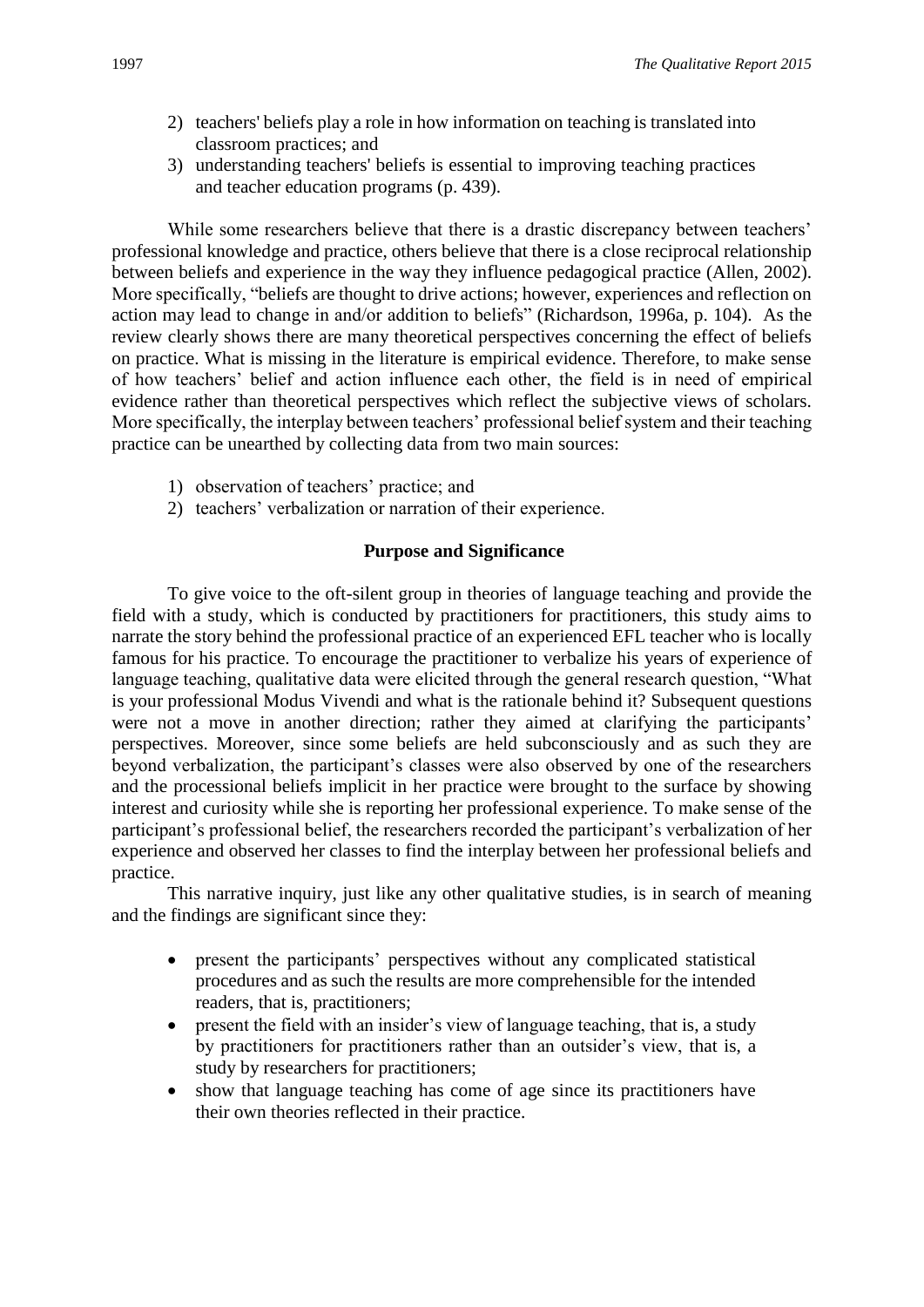#### **The Participant and the Rationale Behind Her Choice**

This narrative study uncovers and makes sense of the professional experience of a successful EFL teacher in one of the most famous private language schools in Tehran, the Capital City of Iran. She has twenty-one years of EFL teaching experience. One of the researchers has worked with her as a colleague for more than seven years and has always witnessed that she has been approved of by her students, colleagues and other stakeholders. Her students had always admitted that she gives them what they want out of an English class in an EFL context, where English has no actual social use. Her colleagues also verify that she is a really knowledgeable teacher and has mastery over teaching methods and techniques. She is very up-to-date regarding teaching methods and linguistic knowledge. She is also a supervisor and a classroom observer. Moreover, the teachers whose classes have been observed by her certify her kind nature and professional practice. These reasons and the researchers' own personal interest in the participant's professional practice made them undertake this study to discover what has made her an effective teacher.

#### **Research Method**

Narrative inquiry is an umbrella term that captures personal and human dimensions of experience over time, and takes account of the relationship between individual experience and cultural context (Clandinin & Connelly 2000). Narrative allows researchers to understand experience. People's lives matter, but much research looks at outcomes and disregards the impact of the experience itself. In contrast with the paradigmatic mode of thought which draws on reasoned analysis, logical proof, and empirical observation used to explain "cause and effect," to predict and control reality, and to create unambiguous objective "truth" that can be proven or disproved, narrative knowledge is created and constructed through stories of lived experiences, and the meanings created. It helps make sense of the ambiguity and complexity of human lives. Narrative inquiry is stories lived and told," said Clandinin and Connolly (2000, p. 20). The recent emphasis on reflective practice (Schön, 1983) and teacher research has strengthened the focus on listening to the voice of teachers and hearing their stories (Bell, 1997c; Gallas, 1997; Jalongo & Isenberg, 1995). More specifically, in teacher education, narrative inquiry is used to explore how teachers' stories shape their practice.

As Pinnegar and Daynes (2006) suggest, narrative can be both a method and the phenomenon of study. As a method, it begins with the experiences as expressed in lived and told stories of individuals. Analysis of people's stories allows deeply hidden assumptions to surface. Narrative inquiry requires going beyond the use of narrative as rhetorical structure, that is, simply telling stories, to an analytic examination of the underlying insights and assumptions that the story illustrates (Bell, 1995, 1997a, 1997b; Conle, 1992). Narrative analysis treats stories as knowledge *per se* which constitutes "the social reality of the narrator" (Etherington, 2004, p. 81) and conveys a sense of that person's experience in its depth, messiness, richness and texture, by using the actual words spoken. Analysis (meaning making) occurs throughout the research process rather than being a separate activity carried out after data collection (Gerhart, Tarragona, & Bava, 2007). The emphasis is on co-construction of meaning between the researcher and participants. In narrative research, a key theme has been the turn toward the relationship between the researcher and the researched in which both parties will learn and change in the encounter (Pinnegar & Daynes, 2006). In this process, the parties negotiate the meaning of the stories, adding a validation check to the analysis (Creswell & Miller, 2000).

Believing that stories reflect professional beliefs and shape their practice, this study took narrative inquiry as a legitimate mode of research to uncover and make sense of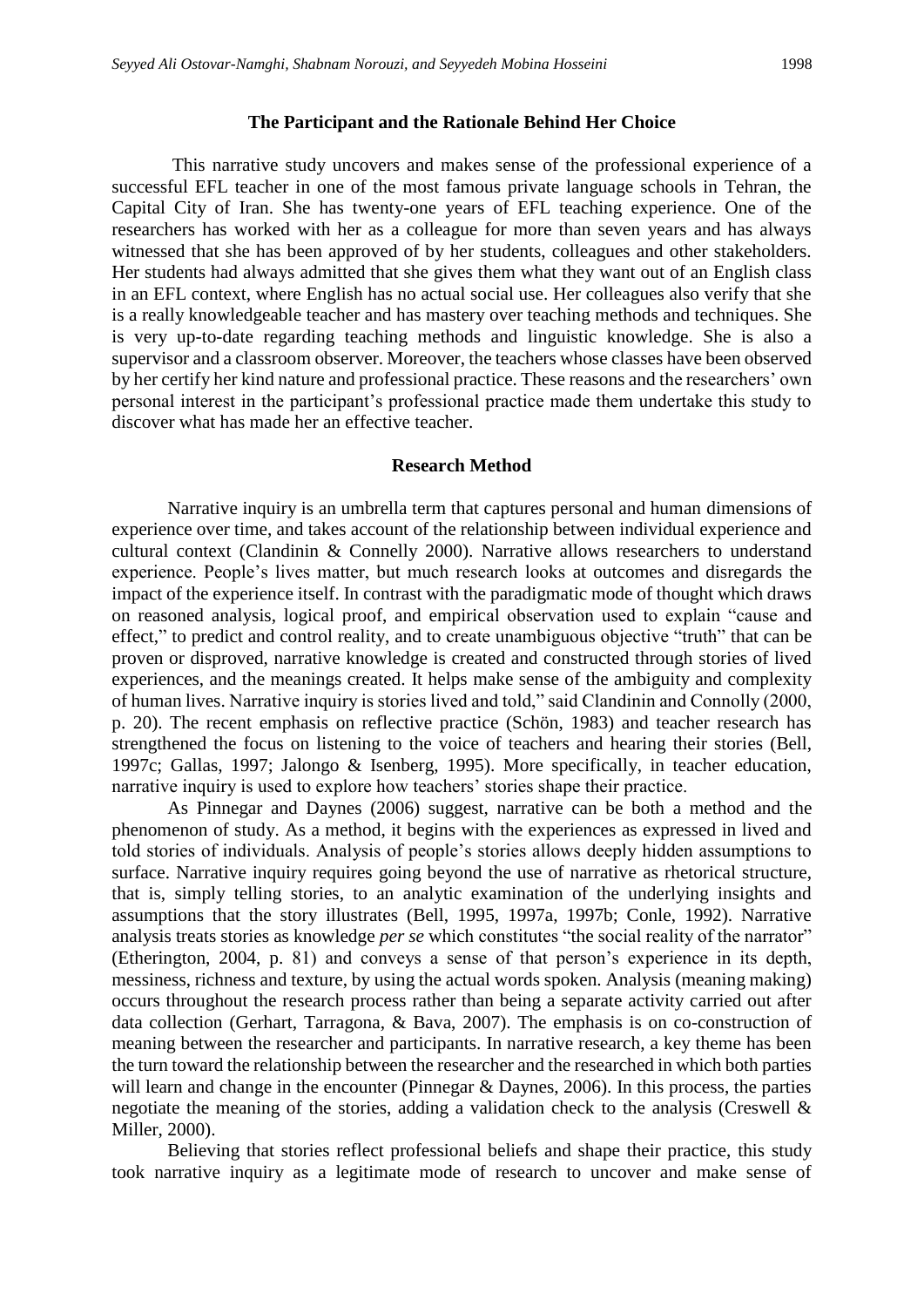professional experience of an experienced and professionally popular language teacher. Knowing that narrative research is best for capturing the detailed stories or life experiences of a single life, the researchers:

- 1. Selected an experienced language teacher who had stories or life experiences to tell, and spent considerable time with her gathering her stories, or "field texts" (Clandinin & Connelly, 2000) through multiples types of information.
- 2. Collected information about her actual teaching context and analyzed her stories, and then provided a causal link between ideas and identified themes through restorying.
- 3. Collaborated with the participant by actively involving her in the research (Clandinin & Connelly, 2000), a process in which both the researchers and the researched learned and changed (Pinnegar & Daynes, 2006).
- 4. Negotiate the meaning of the stories with the participant so as to add a validation check to the analysis (Creswell & Miller, 2000).

# **Data Collection and Analysis**

This study is the result of a joint effort of a university professor and two MA TEFL candidates. To clarify the division of labor, it is worth noting that data were:

- 1) collected and transcribed by MA TEFL students; and
- 2) analyzed and reported by the professor.

Since the participant and one of the researchers were colleagues, data collection was not that challenging. However, since English is a foreign language for the participant, she was asked to narrate her professional experience in her native language to make sure that:

- 1) she feels at home; and
- 2) nothing important is left out because possible lapses in her proficiency.

Moreover, her classes were also observed to see how her beliefs shape her practice. Thus data consisted of the participant's report of her professional experience and field notes.

There are different forms of narrative analysis – some may focus on "content" of stories; others on "meaning." Stories can be viewed as a window onto a knowable reality and analysed using concepts derived from theory, for example, thematic analysis, or concepts derived from the data, for example, grounded theory – usually referred to as "analysis of narratives" (Bleakley, 2005). To analyze the research data, in line with the coding schemes of grounded theory, we derived concepts from the data, that is, the participant's verbalization and the researcher's observation notes by:

- getting the informed consent of the participant;
- recording her story;
- transcribing it verbatim;
- deriving concepts from the story and observation notes;
- conceptualizing the participant's experience; and
- showing her the final conceptualization for verification and any possible modifications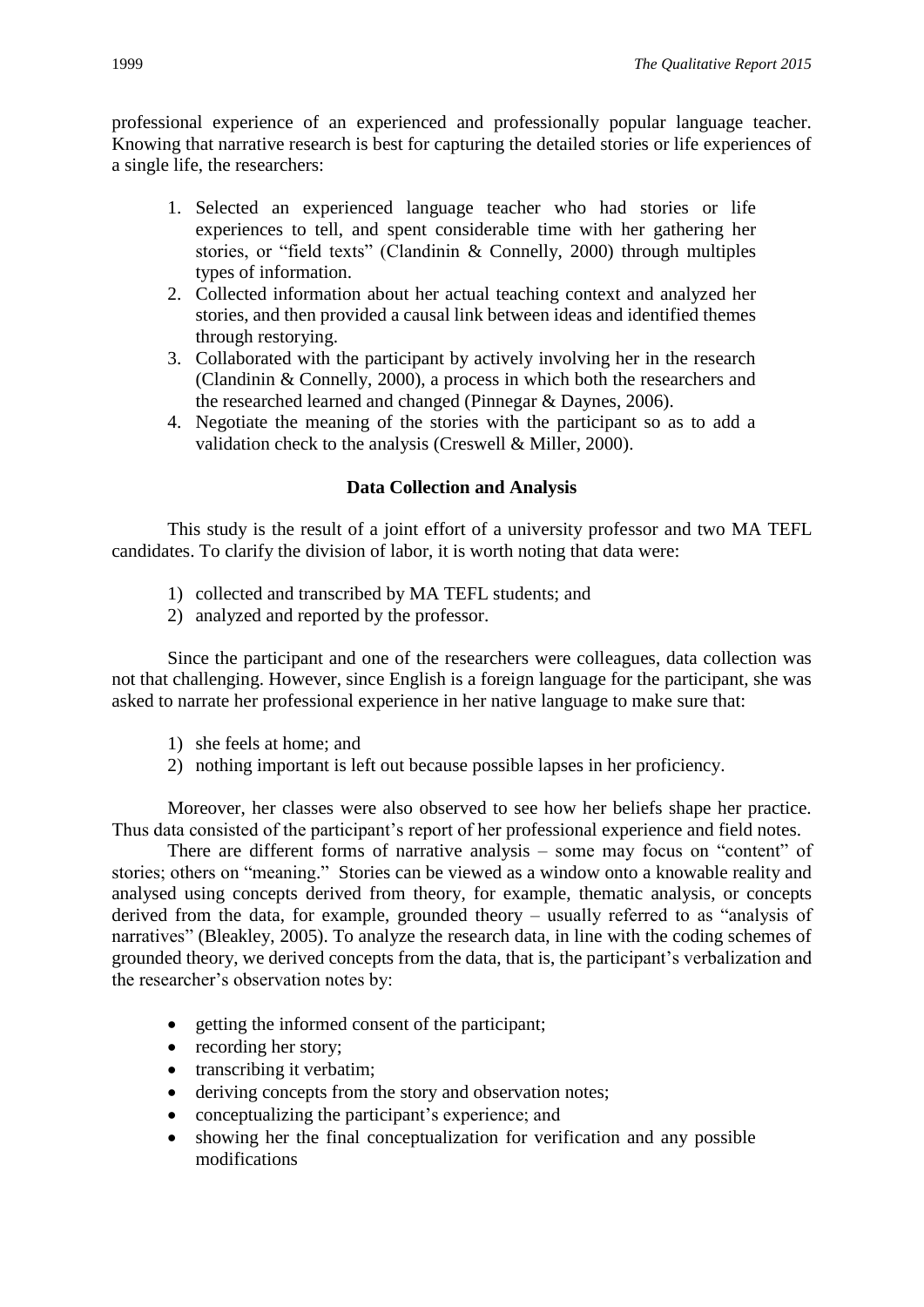#### **Results**

The coding schemes of grounded theory enabled the researchers to derive the concepts or the building blocks of the participant's professional beliefs from her professional experience of language teaching in an EFL context. What follows aims at showing how her belief system enlightens and directs her practice. All in all, the conceptualization of the participant's professional experience clearly shows that her professional beliefs not only liberates her from the shackles of alternative methods but also helps her follow a principled approach. The principles shaping her experience include:

- 1) maximizing learner involvement;
- 2) focusing on responsive teaching;
- 3) leaving room for practice;
- 4) learning by doing or communicating to learn;
- 5) personalizing practice; and
- 6) matching contents and objectives.

What follows grounds these principles in the participant's perspective by bringing theoretically relevant extracts.

# **Maximize Learner Involvement**

Iranian students are usually dissatisfied with the high level of teacher's talk in the classroom and their low level of speaking chance. This is the common claim of most Iranian learners although they confess that their teacher is knowledgeable. This is why learners' involvement is important according to Akram:

*Student's involvement is a key factor in an EFL classroom, which can guarantee the success or failure of that class. Whenever the learner starts speaking, the feeling of satisfaction evolves and this kind of satisfaction is the best motivation in order to push them to more learning. When they are involved they feel that the teacher takes them into account and feel responsible for their learning.*

To have a learner-centered classroom, learner involvement must be as high as possible. There are many techniques, which could be used to enhance learners' involvement. The most important one is that the teacher should try to have as much elicitation as possible. According to Akram:

*Try to elicit everything and minimize teacher talk. You can use and take advantage of even a small situation like asking about today's agenda. Let your students talk even in occasions where you believe they would not be able to. Due to their limited proficiency, learners are reluctant to talk. Through different elicitation techniques you should help them break through this mental barrier. For instance, once you presented a reading passage, make the students check each other's comprehension rather than checking it yourself.* 

To maximize learner involvement, the teacher should consider learners' proficiency. Contrary to what some teachers who believe involving learners cannot be started at lower levels of proficiency, Akram assumes that this is possible: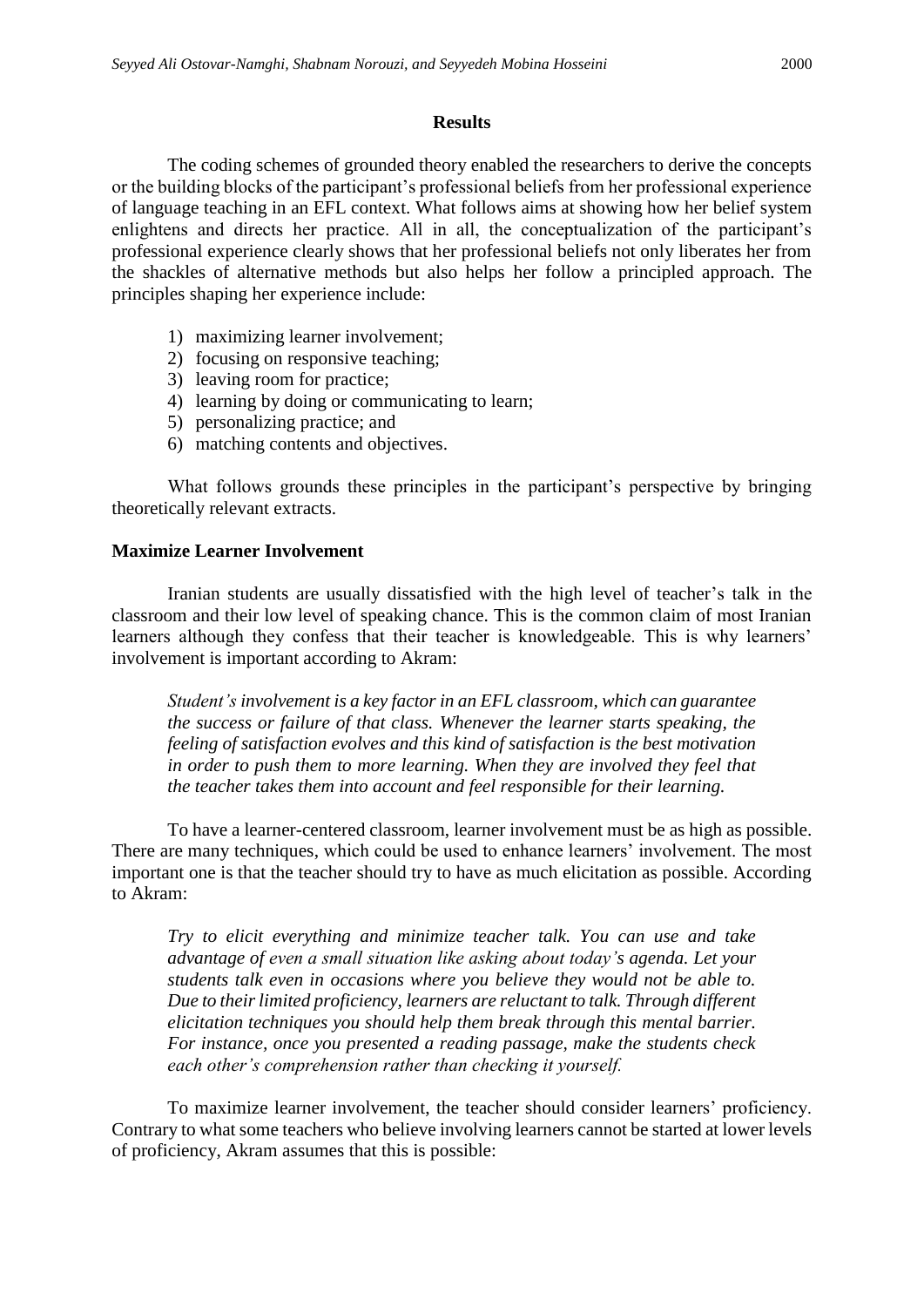*In higher levels of proficiency involving students is easier and it's because of their having a high level of linguistic knowledge. At low levels, I try to have a fifty-fifty involvement which is shared between the teacher and the students. When you talk, the learners pick up grammar and vocabulary subconsciously. However, when you encourage them to talk, they find a chance to use their knowledge of words and grammar to express what they meaning. I believe learning and using complement each other. For instance, once you taught "wish" clauses, they know it but the question is, "Can they use it?" to make students use it, you can encourage them to write sentences of their own such as: "I live in a small flat. I wish I lived in a bigger flat."* 

The participant's belief concerning learner involvement is in drastic contrast with the comprehension approach and Krashen's (1981) comprehensible input hypothesis. The participant believes that comprehensible input is necessary but not sufficient. To enable them to communicate, the teacher should encourage what is known as comprehensible output (Swain, 1985).

#### **Focus on Responsive Teaching**

Good teaching is responsive. That is, it responds to learners' needs. Instead of teaching an externally imposed syllabus, the participant specifies the learners' needs and focuses on parts which are in tune with the learners' needs and deemphasizes the other parts. There are several ways to get to know the learners' needs such as using a questionnaire or conferencing or writing. In Iran this concept is not taken very seriously. The reason is the teacher education takes teachers as the consumer of educational ideas. As a result, they prefer teaching as usual and avoid any innovations. However Akram states:

*When students come to my institute or classroom I ask them why they are learning English. You don't need a questionnaire. This can be done orally. Based on their common interest, I classify them into different groups and adapt my instruction accordingly. To find the proper path for instruction, administering a placement test is not enough. Learners may have the same level of proficiency but very different needs. Suppose, Reza and Maryam are in the same class but they learn English for two different reason. One may need English to study in an English speaking country while the other may need conversational skills for a ten-day tour European tour.* 

Why are your students learning English? In private language schools of Iran such as where the researchers and the participant work, learners usually refer to institutes to enhance their ability in speaking and listening. However this is not general. An important factor for a successful teacher seems to be paying attention to what the learner wants out of a class. According to Akram this gives the learners the feeling that they are important for you and their needs are your priorities:

*You shouldn't just teach. You teach the students. So, prior to teaching you should know their needs. I myself try to identify my students' needs and value them by adapting my lesson plans and teaching materials based on their needs. Based on my analysis of my students' needs, I adapt the syllabus. That is, I deemphasize the parts, which do not respond to my students' needs.*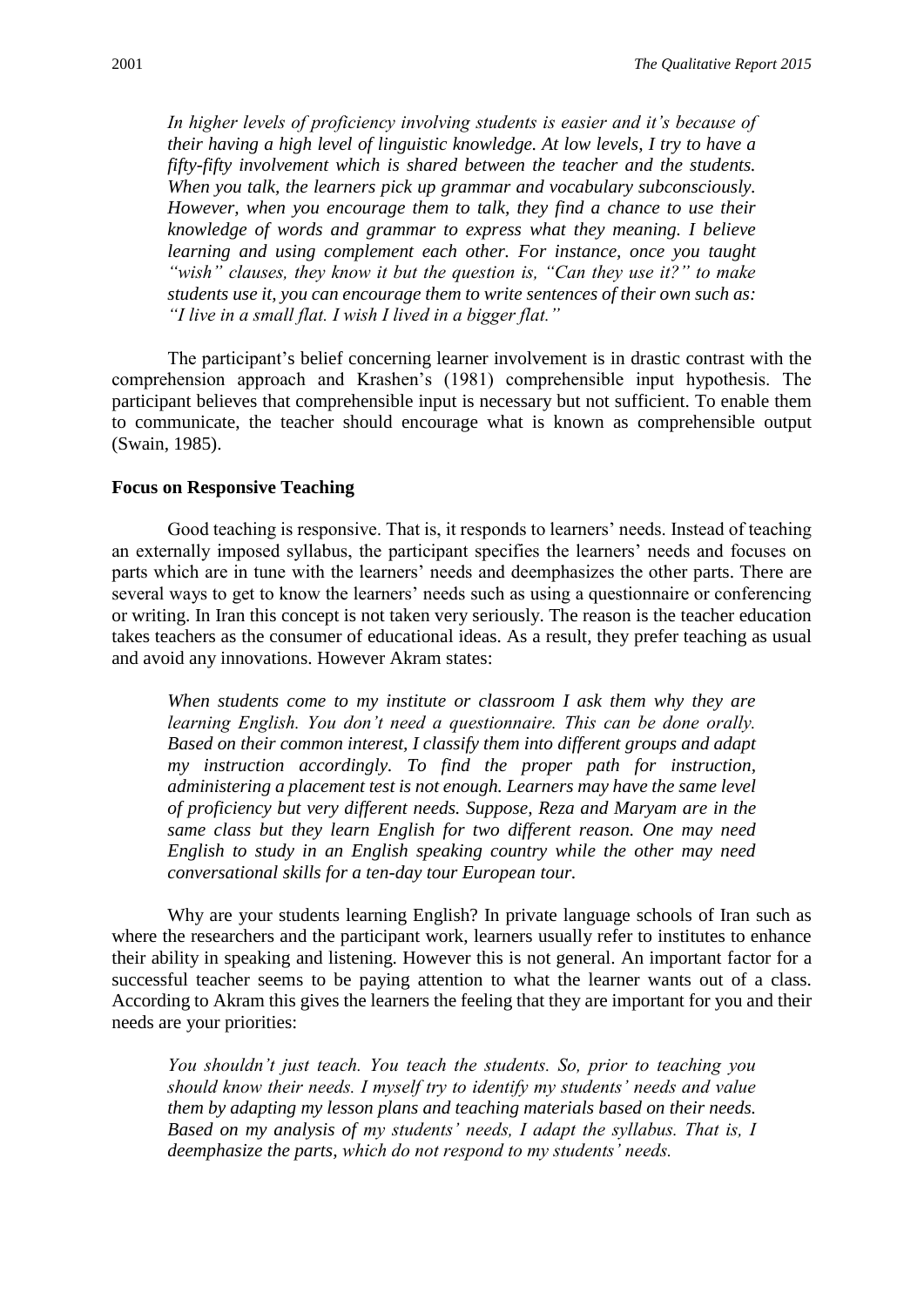Recognition of students needs should not be taken for granted. When a teacher knows the learners' needs and appreciates them by taking them into action, the learner is pleased with that teacher and her method. To confirm this notion Akram states:

*If we supply what the learners demand, the learner will enjoy the instruction and evaluates the teacher positively. Conversely, if the teacher ignores the learners' needs, they evaluate the teacher and her instruction negatively. An analogy will better clarify what I mean. You see, classroom is like a supermarket and the learner is the customer. Naturally, the shop assistant, i.e., the teacher in our case, gives him or her what s/he needs rather than give her what the supermarket has.* 

#### **Leave Room for Practice**

When taught effectively, students will receive the information the teacher presents. However, this does not mean that they can use it. To enable students to use what you have taught, you should encourage students to practice what they have learned till they have control over their knowledge. Without practicing teaching is nonsense. If the practitioner follows the traditional approach of "presentation, practice, production," s/he should take the last two parts seriously. What Akram believes is:

*Many institutes present vocabulary and grammar, but when they want to use that knowledge, learners are totally unable to do so. Maybe one of the reasons of my success is that I present less material in comparison with other teachers, this gives me a chance to provide more time for practice. Using knowledge depends on having sufficient control over it and this control is the result of practice.* 

If lots of materials are presented without enough practice, the presentation phase will be a waste of time since learners have learned something they cannot actually use. Practice helps learners internalize the material and feel them. Akram strongly believes in the saying that goes "practice makes perfect":

*When you involve them in practice, the learners get familiar with the use of the point and if it is a kind of authentic practice, they learn how to use it in real situations. Sometimes you divide the procedure into two parts of mechanical practice and real production if the point of teaching is more demanding. What matters is that teachers should not forget mechanical practice under the disguise of communicative approach.*

The teacher can have different methods to involve students in practice. However, using pair work and group work really helps. Language knowledge that you present can be internalized during the practice stage as the learners deal with the tasks and exercises directly. Akram approves of using group work and pair work for practice:

*In addition to immersing students to lots of mechanical practice through the drilling techniques of audio-lingual method, I involve them in more meaningful practice through group work and pair work. Learners face their problems and also peers can correct each other. During pair work and group work, I believe*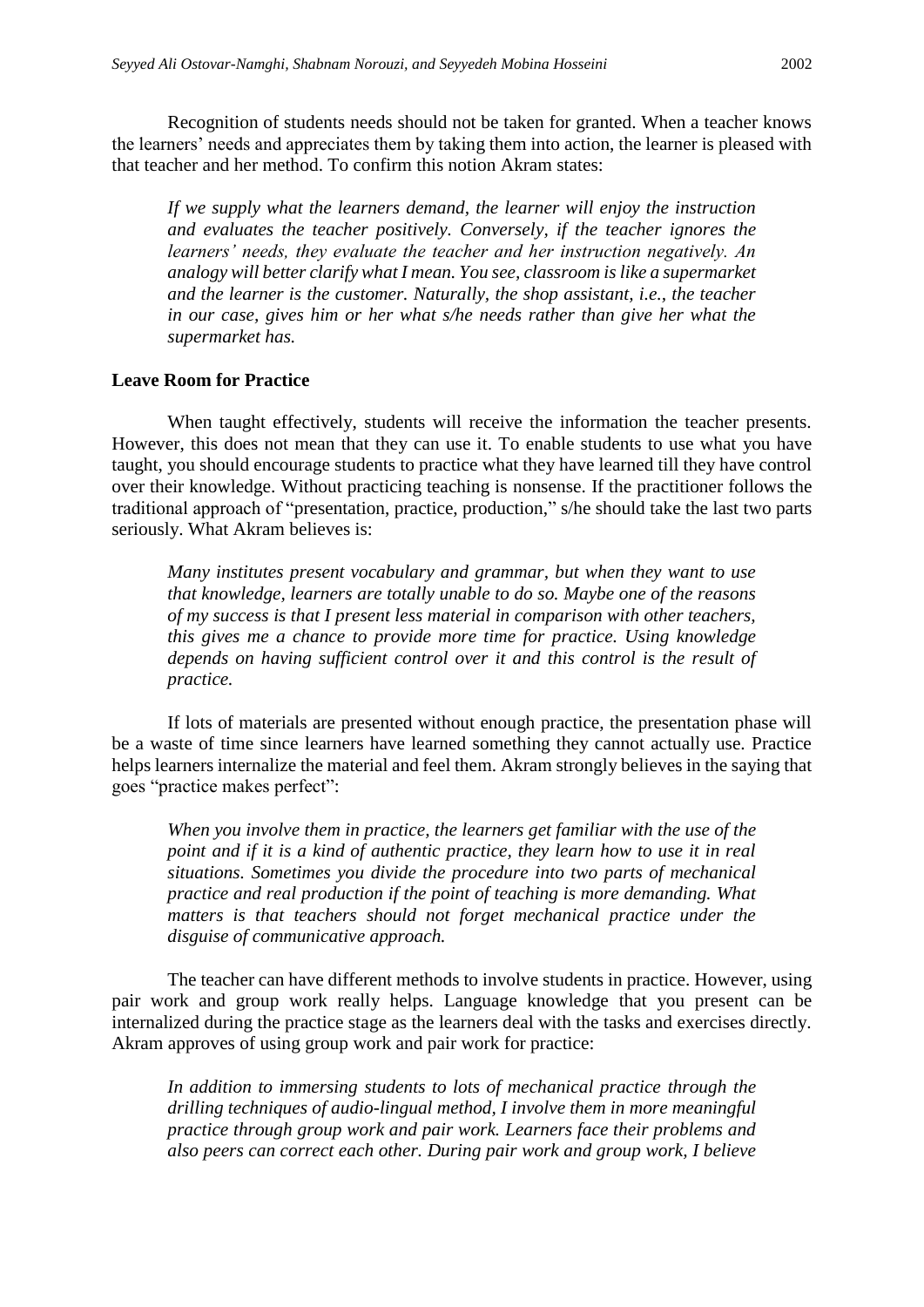*peer correction is more effective that teacher correction since it involves them in more practice.*

#### **Develop Subconscious Knowledge of Grammar through Communication**

In line with the monitor model, it is the subconscious knowledge that generates sentences. Conscious knowledge of grammar acts only as a monitor. That is, the subconscious knowledge generates sentences and the conscious knowledge merely monitors the output. Along these lines, Akram believes first we should focus on acquisition rather than learning, i.e. learners must acquire grammar through communication:

*When students listen to get the speaker's intended meaning, their conscious attention is leveled at meaning but repeated exposure to language forms help them develop a subconscious knowledge of forms. Moreover, repeated use of forms in actual communication lead to a subconscious development of those forms.*

Instead of focusing on using to learn, most language teachers focus on learning to use. The consequence is that although students know the rule, they cannot apply it when they need it. Our high school graduates have a high level of conscious knowledge of grammar but they cannot communicate in English since there is very little time for the controlled practice and active use of that structure in the classroom. Akram states:

*Instead of presenting useful grammatical structures, many teachers overload the learner with bunch of vocabulary and grammar, when they want to apply them in a actual situations, they need to think a lot about which word or grammar item to use or among lots of these synonyms which is appropriate for this specific situation. Repeated practice and repeated use of a structure in the classroom will solve this problem.*

Teaching grammar and vocabulary mentally and implicitly must happen in natural situations. To show how teachers can do that, Akram explains:

*For instance, to teach "wish structure," I never verbalize the structure; rather, I immerse my students in examples which clearly show the usage and use of the structure. For example, Maryam, I wish I had your watch, but I don't. Sahar, I wish I had a daughter, but I have two sons. You know, I wish I were rich, but you know I am not. Then I will ask them to talk about their wishes and make sentences similar to mine. Then I give them some extra uses of the structure. After lots of practice and making sure that students can use the structure correctly, I may briefly explain the grammatical structure to consolidate their knowledge.*

#### **Personalize Practice**

A very effective way of increasing learners' motivation and involvement is by making the learning personally meaningful. Also learners like real materials since they can make a better relationship with them. Akram's advice is teaching in context: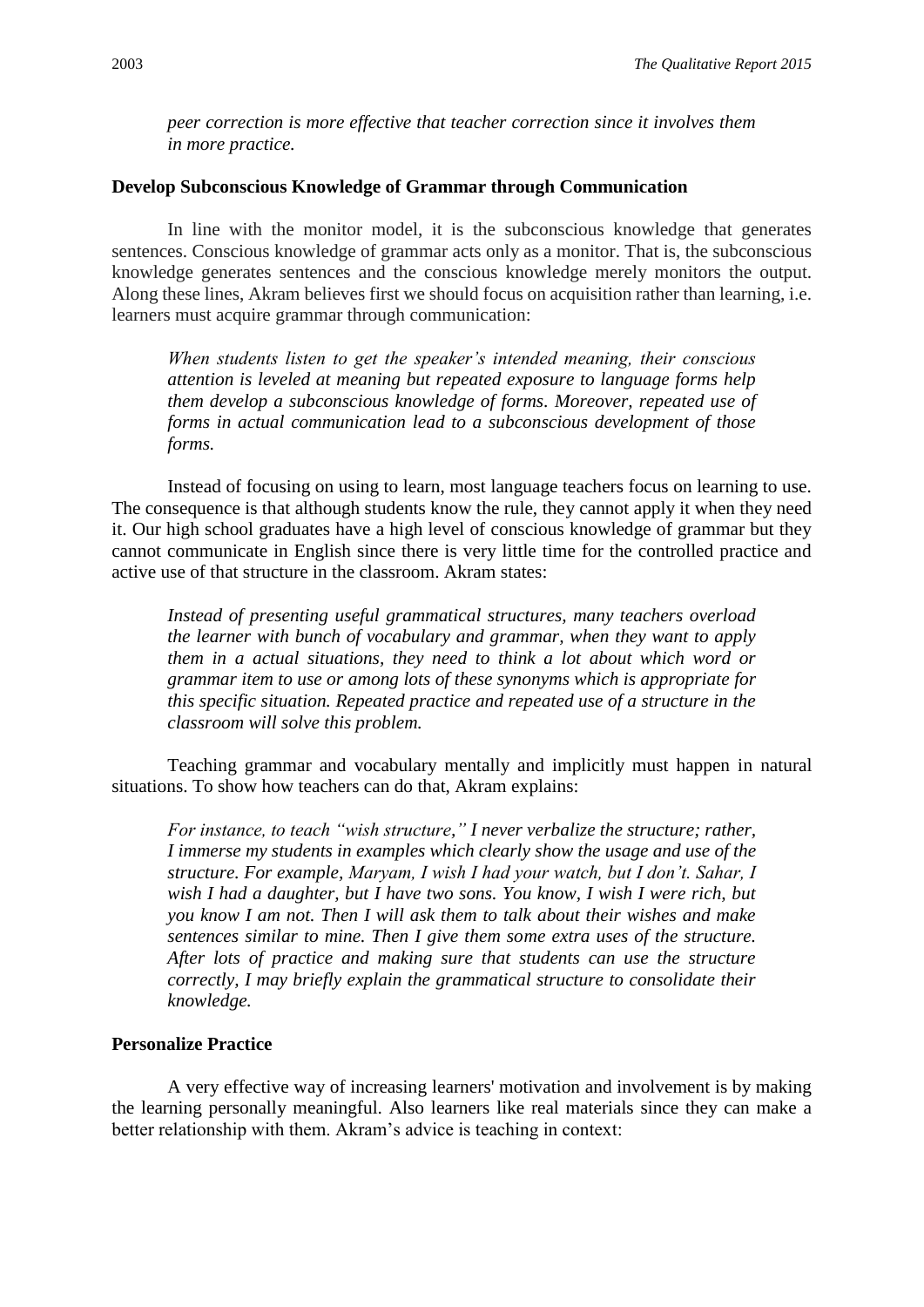*Try to relate whatever you teach in students' real life. This is the most important part of teaching which shows how much your teaching has been authentic and related to your learners' real lives. For instance, when you teach "if clauses," you should go beyond mechanical practice of this structure, and help the students personalize it by helping them communicate their genuine concerns.*

Although the Audio-lingual techniques are very useful in helping learners gain automatic control over their knowledge, they are not sufficient since they are detached from actual use, especially from students' needs and experiences. Akram explains:

*To help students master the structure "this is…," the teachers may involve students in mechanical practice of this structure using various types of drills presented by the Audio-lingual method. However, they find this structure totally useless unless the teacher relates this structure to learners' communicative needs, i.e., introducing others. Therefore, there should be a pragmatic motivation behind classroom practice. For instance, when "This is a book" is detached from students communicative needs, the sentence, "this is my father" has a high communicative value since it enables students to introduce others.* 

Teaching vocabulary can be no exception. In addition to the de-contextualized presentation of practice of some words and phrases related to banking, for instance, the teacher helps students to personalize these words by asking a question that motivates learners to use them. Akram explains:

*Having taught words related to the bank, I ask my students, "Why do we usually go to a bank?" This question enables me to elicit utterances such as, "to open an account," "to save money," "to deposit money," "to withdraw money" and the so on and so forth.* 

This can be achieved by integrating the structure and the individual learner's personal perspectives, ideas, experiences in to the process of learning. The participant's example better elucidates the point:

*For instance, after I presented conditional sentences, type II, I ask a genuine question such as, "what would you do if you were rich?" This question helps them relate this structure to their personal aspirations and wishes. Then I involve them in pair work and encourage them to ask similar questions such as, "What would you do if you won 1 million dollar?" "Where would you go if you had a two-week vacation?"*

#### **Match the Content with the Objectives**

Three aspects of language education should match: learners' needs; objectives; and content. A successful teacher formulates the objectives in line with the learners' needs and adapts the content to enable learners to achieve their goal. English language text books are general books for learning English all over the world. The most famous ones are not written for a special context or group. When using them some adaption might be needed regarding your own context, culture and student's needs and your concept of teaching. Most textbooks follow the same tired, boring pattern and include the same major functions, grammar and vocabulary. Akram admits this kind of adaption: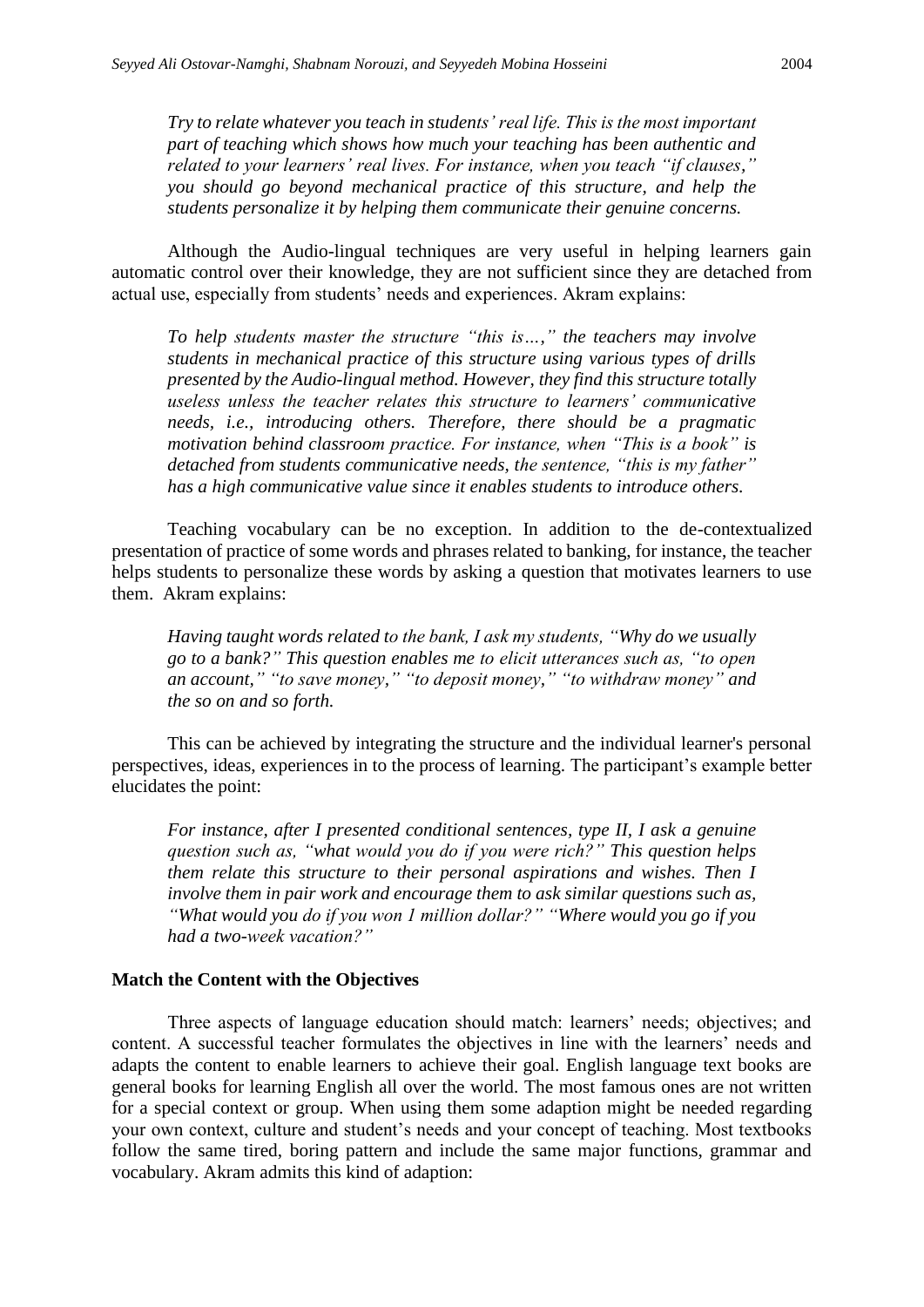*For instance if your students need English for academic purposes, you may emphasize grammar at the cost of social functions. On the other hand, if your students need English for social communication, you may deemphasize grammar and academic vocabulary and focus on functions presented in the textbook. The textbook many lack in the needed function; hence, you may add them. Similarly, it's structural content may outweigh the social functions. So you should leave out some grammar points and replace them with useful functions.* 

The main reason for this is not scientific at all--it is the publisher's unwillingness to take a risk by publishing something new. Also, by trying to please all teachers, publishers use unnatural and unreal materials in textbooks. It is the teacher's responsibility to add any extra necessary vocabulary, functions, grammar, or topics that you feel the students may want or need. According to Akram:

*Most of the time the textbook do not match the learners' level of proficiency or even the book is not appropriate in some parts regarding own culture. The teacher must do some adaption based on their own culture and teach the values of their culture. If the book is not to the level of proficiency, again the adaption is the teacher's duty. Considering culture, a good teacher never tries to impose negative or positive attitude towards the target culture, while she or he tries to appreciate their own culture values and adapt the materials with them.*

Despite the fact that the content of the textbook is in line with the learners' needs and your educational objectives, the textbook may hinder learners from achieving their goals because it presents the material in the wrong order. In this case the teacher should rearrange the sequence. Akram explains:

*For example if the sequence of the book is listening, vocabulary, grammar, and I know that the listening task is loaded with new forms, I teach grammar and vocabulary first. Unfamiliar forms make them focus on form and as such they cannot follow the flow of speech.*

Moreover, the textbook may present some cultural values from the target culture. Although, students should be aware of these cultural norms and values, they cannot communicate their cultural knowledge in their own culture. In such cases, the teacher should replace them with things, which have a higher communicative utility. Akram states:

*For instance, if the lesson focuses on ceremonies and festivals like Thanksgiving orHalloween, I present them very briefly and save time to focus on local festivals such as Nowroz or Yalda Night or other events since I know that they will talk about them outside the classroom.* 

Although these principles shaped the participant's perspectives, she was not consciously aware of them. The verbalizing of her thoughts and interaction with the researchers helped her bring them to the conscious level. Moreover, when the final conceptualization and the final draft of the manuscript was shown to her for verification, she became more confident in her professional practice since prior to this study she was not aware of these principles. When she realized that subconsciously she has been following a principled approach she was proud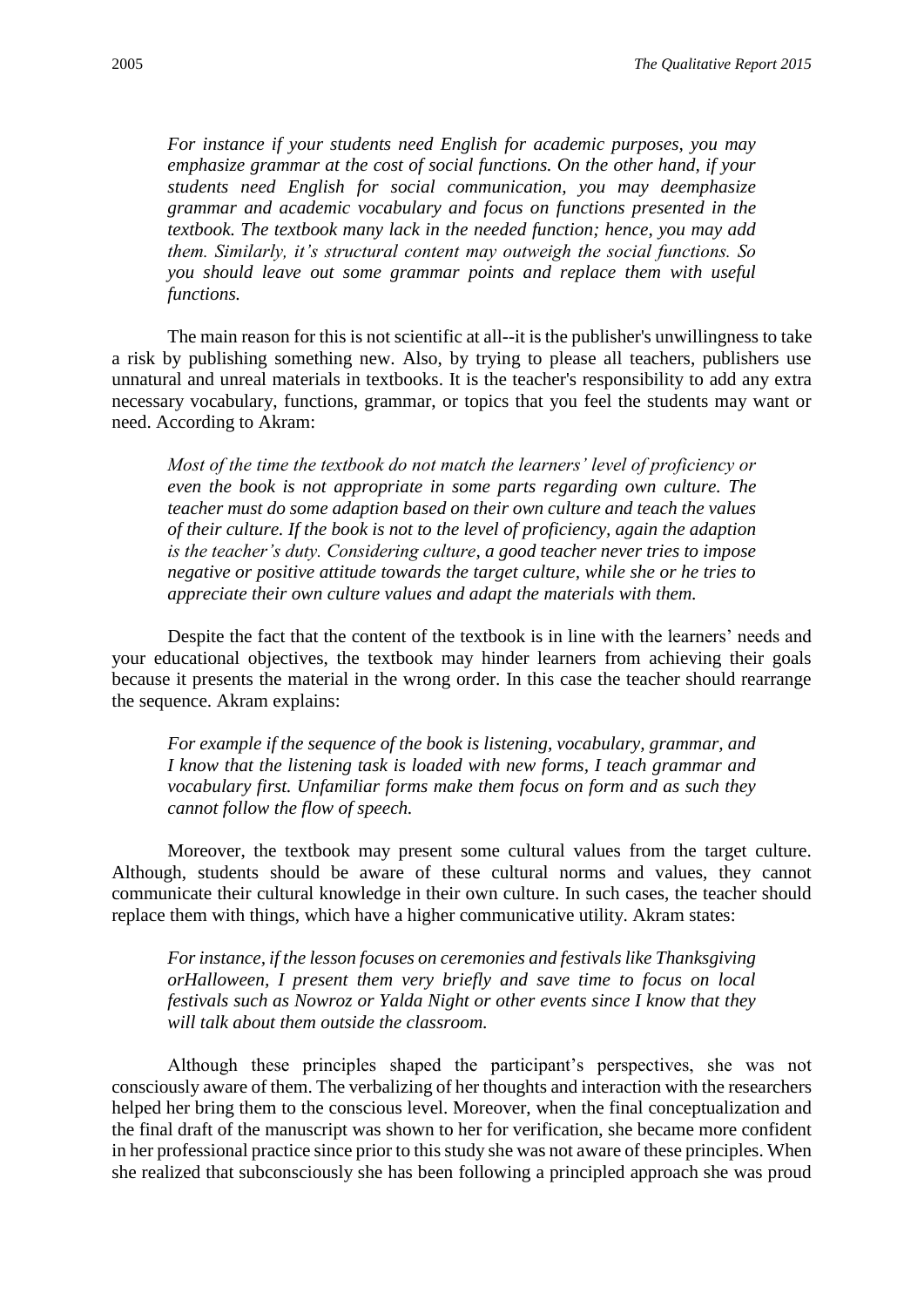of her practice. She was the first consumer of her own product. Reading the manuscript enabled her to:

- 1) bring her belief system to the conscious level;
- 2) realize that her practice is supported by theories of language teaching;
- 3) recognize her contribution to the field by providing practitioners with her theory of practice.

#### **Discussion**

The results clearly indicate that the participant started theorizing her experience in the dialogical process of data collection. The reason was that once she was narrating her professional experience, the researchers were not passive listeners; rather they elicited her beliefs by showing interest and helping her elaborate her beliefs by showing curiosity. This curiosity lead to dialogues and the dialogues helped her verbalize her belief system more effectively. Narrative inquiry gave her a chance to bring her professional beliefs to the conscious level. Being deeply rooted in her experience, the belief system was subconscious and as such difficult to verbalize. Having verbalized her thought through the research process, she became aware of her own theoretical perspectives. Not only was this narrative inquiry beneficial for the participant since brought her theory of practice to the conscious level, it was also beneficial for the researchers because the participant's theoretical perspectives enlightened their professional practice. The study is significant in that:

- it gives voice to experienced practitioners who are usually at the consumer end of theories;
- the findings can be fed to teacher education programs to complement the applied science model of teacher education; and
- theorizes implicit knowledge of language teaching and legitimizes it as another source of knowledge for teacher education.

Despite the professional legitimacy of data-driven studies, which aim at generating hypothesis, the theory-driven studies which aim at hypothesis testing still dominate the field of language teaching. Though they are very useful for researchers and policy makers, they are of very little use for practitioners since the results of these studies:

- 1) are yielded under experimental conditions but they are irrationally generalized to actual classes which are far from experimental;
- 2) are presented in very technical jargon and complicated statistical procedures which make them incomprehensible to almost all practitioners.

As a result, theory-driven studies fail in improving practice. On the other hand, datadriven studies including narrative inquiry better suits the purpose of improving practice since:

- 1) they theorize practices that have withstood the test of time;
- 2) help practitioners make sense of their own experience;
- 3) the results are comprehensible to even those who have no academic background in language teaching since the results are presented in words and concepts rather than complicated quantification and incomprehensible equations and statistical procedures.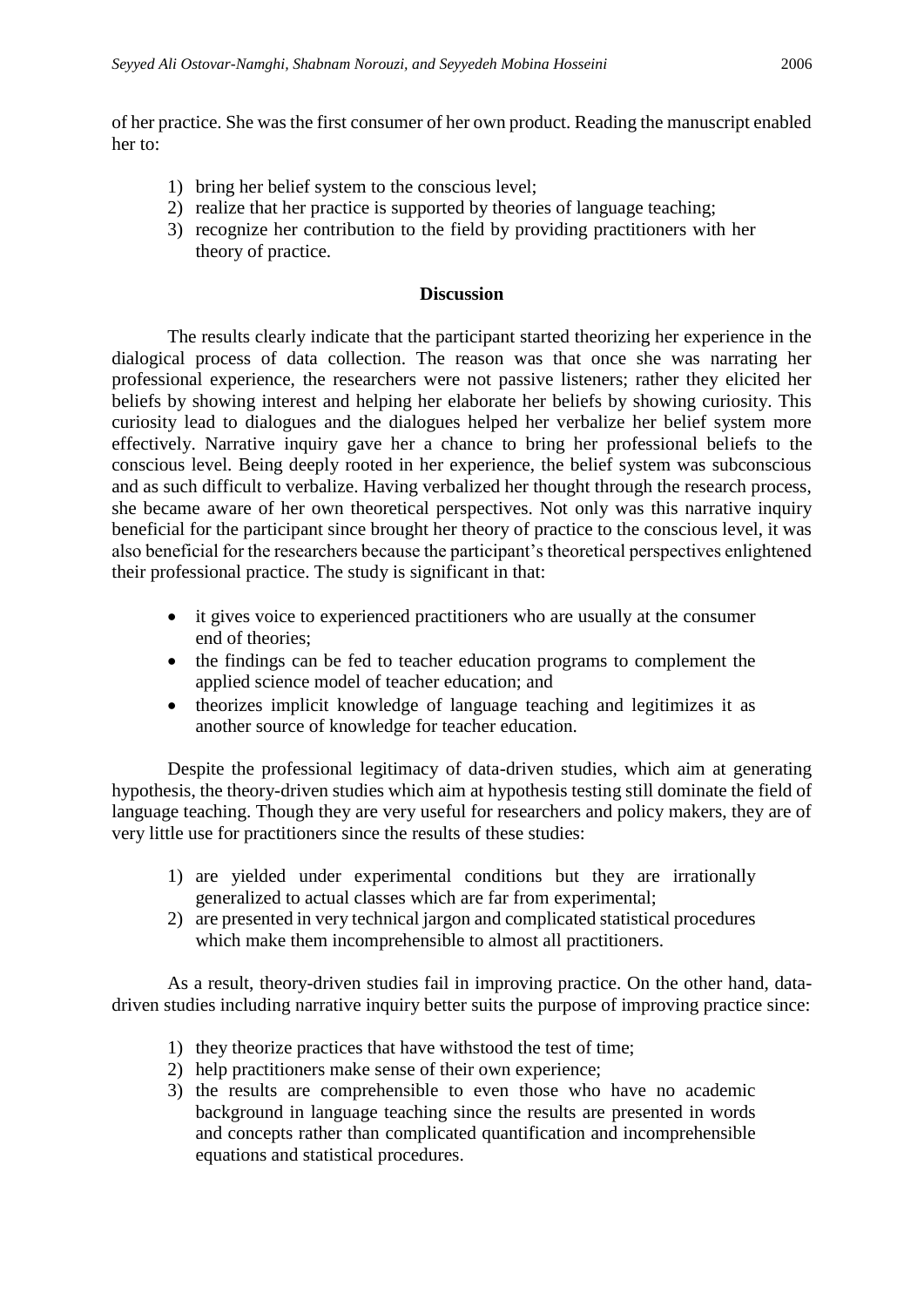Taking the merits of data-driven studies into account, this study has clear implications

for:

- practitioners since it helps them make sense of their own and others practice; and
- educators since it encourages them to take theories of practice seriously and feed them to the pre-service and in-service teacher education programs

Compared with quantitative studies, there is a dearth of well-designed qualitative studies. Since this study was general in scope, interested researcher can follow this tradition by theorizing specific aspects of language teaching practice such as teaching vocabulary or any other component or language skills.

# **References**

- Allen, L. (2002). Teachers' pedagogical beliefs and the standards for foreign language learning. *Foreign Language Annals, 35*(5), 518-529.
- Bell, J. S. (1995). The relationship between first and second language literacy: Some complicating factors. *TESOL Quarterly, 29*, 687–704.
- Bell, J. S. (1997a). *Literacy, culture, and identity*. New York, NY: Peter Lang.
- Bell, J. S. (1997b). Shifting stories: Shifting frames. In C. P. Casanave & S. Schecter (Eds.), *On becoming a language educator* (pp. 133–144). Hillsdale, NJ: Erlbaum.
- Bell, J. S. (Ed.). (1997c). Teacher research in second and foreign language education [Special issue]. *Canadian Modern Language Review, 54*(1).
- Bleakley, A. (2005) Stories as data, data as stories: Making sense of narrative inquiry in clinical education. *Medical Education, 39*, 534–540.
- Borg, S. (2001). Self-perception and practice in teaching grammar. *ELT Journal*, *55*(l), 21-29.
- Borg, S. (2003a). Teacher cognition in language teaching: A review of research on what language teachers think, know, believe and do*. Language Teaching, 36*(2), 81-109.
- Borg, S. (2005). Experience, knowledge about language and classroom practice in grammar teaching. In N. Bartels (Ed.), *Applied linguistics and language teacher education*, (pp. 325-340). New York, NY: Springer.
- Borg, S. (2006). *Teacher cognition and language education*. London, UK: Continuum.
- Clandinin, D. J., & Connelly, F. M. (2000). *Narrative inquiry: Experience and story in qualitative research*. San Francisco, CA: Jossey-Bass.
- Fang, Z. (1996). A review of research on teacher beliefs and practice. *Educational Research, 38*(1), 47-65.
- Fenstermacher, G. (1994). The knower and the known: The nature of knowledge in research on teaching. *Review of Research in Education, 20*, 3-56.
- Gallas, K. (1997). *Sometimes I can be anything: Power, gender and identity in a primary classroom.* New York, NY: Teachers College Press.
- Gerhart, D., Tarragona, M., & Bava, S. (2007) A collaborative approach to research and inquiry. In H. Anderson & D. Gehart (Eds.), *Collaborative therapy: Relationships and conversations that make a difference* (pp. 367-390)*.* London, UK: Routledge.
- Jalongo, M. R., & Isenberg, J. P. (1995). *Teachers' stories: From personal narrative to professional insight.* San Francisco, CA: Jossey-Bass.
- Johnson, K. E. (1994). The emerging beliefs and instructional practices of preservice English as a second language teachers. *Teaching & Teacher Education, 10*(4), 439-452.
- Kennedy, M. M. (1991). *An agenda, for research on teacher learning*. East Lansing, MI: NCRTL.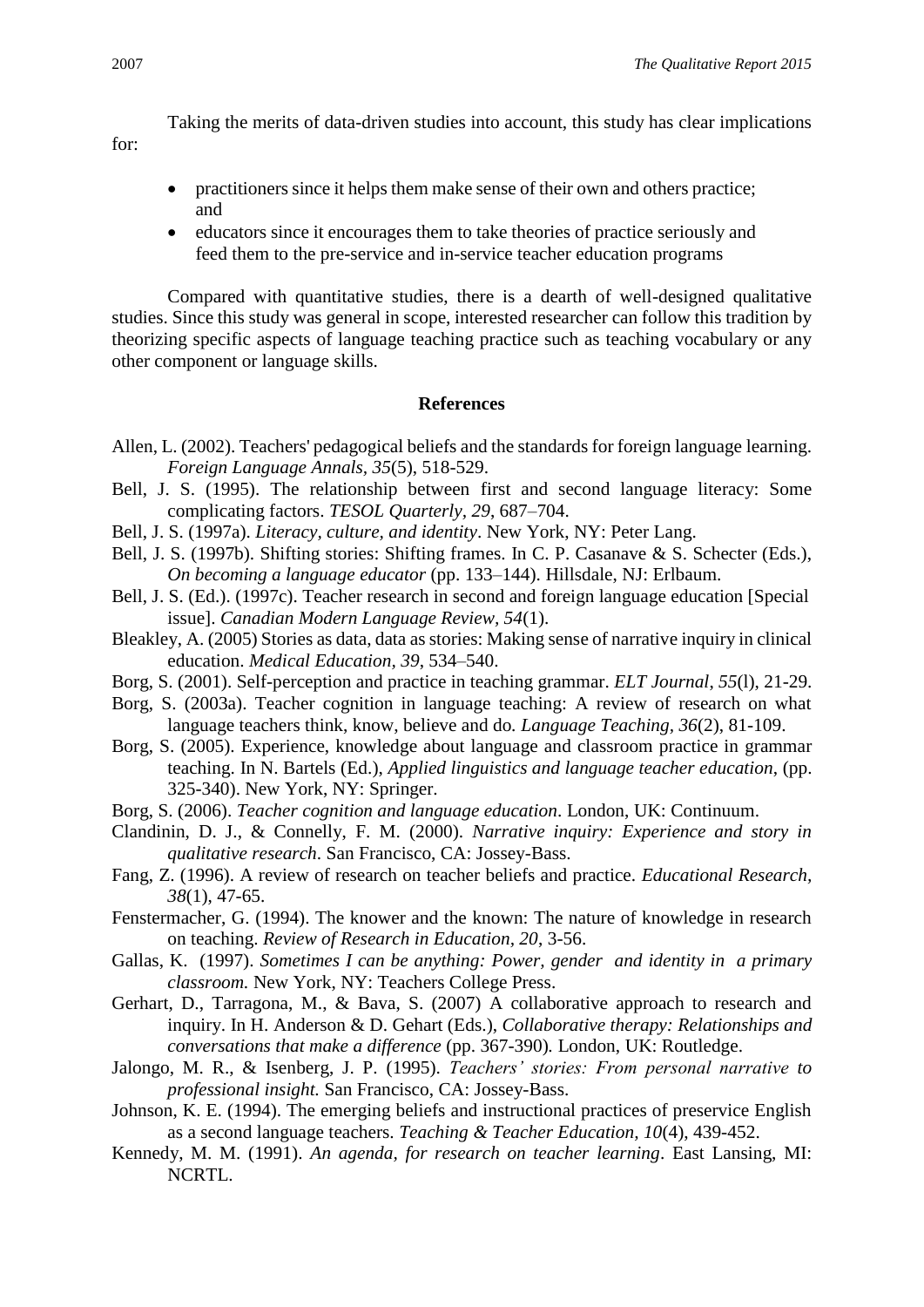- Krashen, S. (1981). *Second language acquisition and second language learning*. New York, NY: Prentice-Hall.
- Ng, E. K. J., & Farrell, T. S. C. (2003). Do teachers' beliefs of grammar teaching match their classroom practices? A Singapore case study. In D. Deterding, A. Brown, & E. L. Low (Eds.), *English in Singapore: Research on grammar* (pp. 128-137). New York, NY: McGraw Hill.
- Pickering, A. (2005). Harnessing influences for change: Some implications from research for teacher educators. In L. Clandfield (Ed.), *Affect and self-esteem in teacher education* (pp. 17-26). Whitstable, KY: IATEFL.
- Richardson, V. (1996a). The role of attitudes and beliefs in learning to teach. In J. Sikula, T. Buttery, & E. Guyton (Eds.), *Handbook of research on teacher education* (2<sup>nd</sup> ed., pp. 102-119). New York, NY: MacMillan.
- Shavelson, R. J., & Stern, P. (1981). Research on teachers' pedagogical thoughts, judgments, decisions, and behaviour. *Review of Educational Research, 51,* 455-498.
- Schön, D. (1983.) *The reactive practitioner.* New York, NY: Teachers College Press.
- Tillema, H. (1994). Training and professional expertise: Bridging the gap between new information and pre-existing beliefs of teachers. *Teaching and Teacher Education, 10*(6), 601-615.
- Williams, M., & Burden, R. (1997). *Psychology for language teachers.* Cambridge, UK: Cambridge University Press.
- Woods, D. (1996). *Teacher cognition in language teaching*. Cambridge, UK: Cambridge University Press.

#### **Author Note**

Seyyed Ali Ostovar-Namaghi (PhD in TEFL) is currently a full-time associate professor of TEFL at the department of applied linguistics, University of Shahrood, Iran. He teaches both graduate and undergraduate courses including language teaching methodology, research methodology, materials development, and EAP. His chief research interest is language teacher education, grounded theory, and theories of practice. He has published in a number of leading peer-reviewed journals. He is also a full member the editorial board of some journals in applied linguistics and language teaching. Correspondence regarding this article can be addressed directly to: Seyyed Ali Ostovar-Namaghi at, [saostovarnamaghi@yahoo.com](mailto:saostovarnamaghi@yahoo.com)

Shabnam Norouzi is an MA TEFL candidate at the department of applied linguistics, University of Shahrood, Iran. Currently, she is teaching conversational skills to EFL learners at private language schools of Tehran, the capital city of Iran. Correspondence regarding this article can also be addressed directly to: Shabnam Norouzi at, [shabnam.norouzi5@gmail.com](mailto:shabnam.norouzi5@gmail.com)

Mobina Hosseini is an MA TEFL candidate at the department of applied linguistics, University of Shahrood, Iran. Her chief research interest is language teacher efficacy. Currently, she is teaching at private language schools of Babol, a major city in Mazandran province, Iran. Correspondence regarding this article can also be addressed directly to: Seyyedeh Mobina Hosseini at, [hosseini.mobina@yahoo.com](mailto:hosseini.mobina@yahoo.com)

Copyright 2015: Seyyed Ali Ostovar-Namaghi, Shabnam Norouzi, Seyyedeh Mobina Hosseini, and Nova Southeastern University.